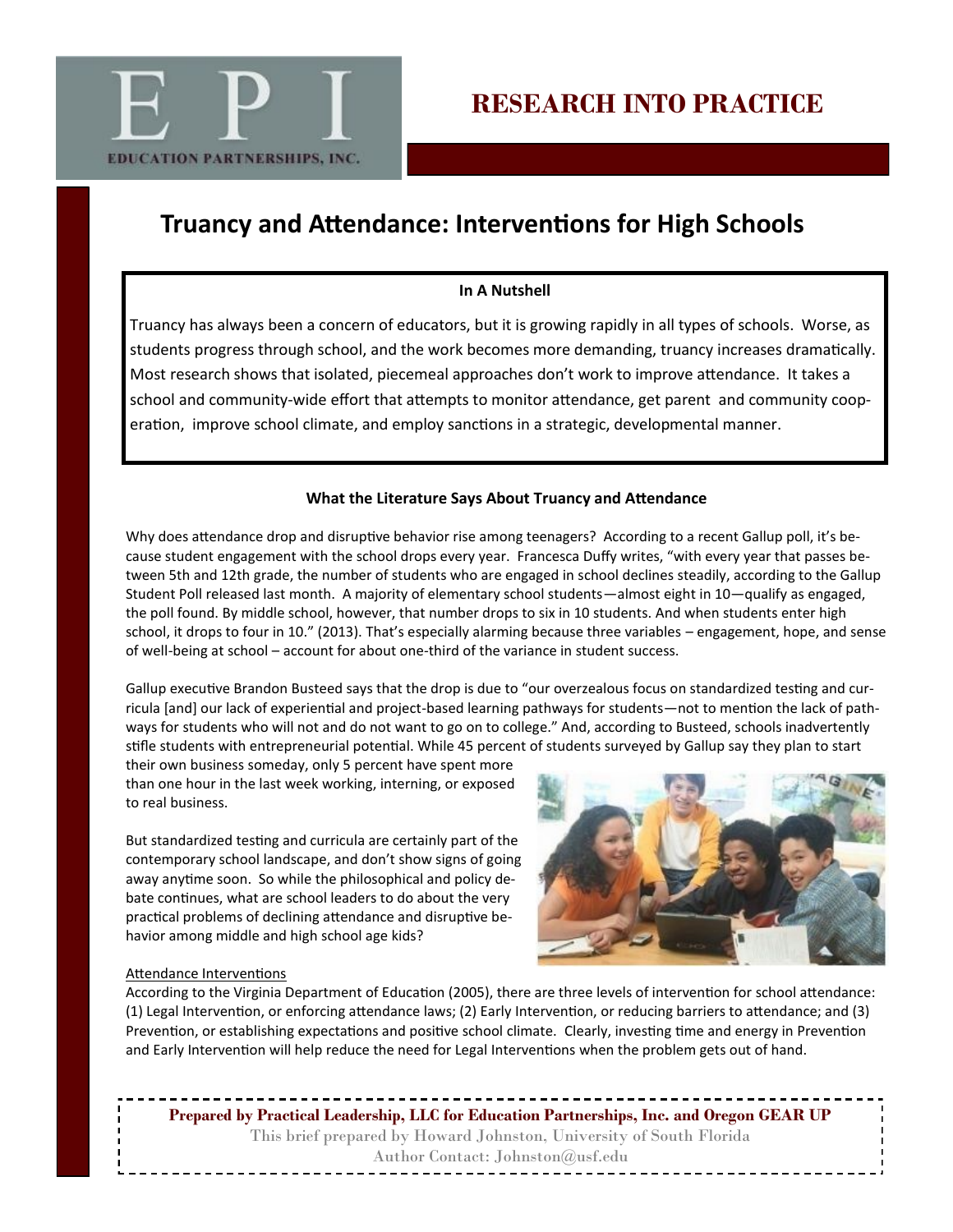

## **RESEARCH INTO PRACTICE**

#### **Start By Understanding Truancy**

Understanding truancy is the key to proper intervention. Technically, "truancy" means any unexcused absence from school. But huge differences exist between students who are chronically truant and those who are occasionally truant – and between students who miss days or weeks of school and those who cut a class or two. Consider these two examples from the Virginia DOE:

**Ella** was bounced around from relative to relative after her mother lost custody, but none of them worked out. When her father gained custody, her situation failed to improve since he was struggling with drugs and debt. To buy her school uniform and other necessities, Ella began selling drugs the summer before she enrolled in high school. While her attendance in eighth grade was often spotty, it worsened throughout ninth grade. By the end of the semester, she had missed 27 out of 90 days. Ella then missed more than half of her second semester of ninth grade.

**Jake** was looking forward to high school. He enjoyed learning and was excited to play on the school football team. His parents valued education and encouraged him to do well, but Jake found that high school was more difficult than he had anticipated. When he met a couple of guys who were skipping classes to read comic books in the cafeteria, Jake started to join them. He found his math class, which took place right after lunch, to be particularly difficult. So, he would simply read comics in the cafeteria until math was over. Despite missing only two full days of school during his first semester of ninth grade, he was absent from math class 20 times.

Most principals can easily substitute the names of kids they know for the ones in this story. Clearly, Both Ella and Jake have attendance problems, but for vastly different reasons. Clearly, no single intervention or strategy will work for both students. The first task, then, is for school leaders to analyze the types of truancy occurring in the school and attempt to identify the underlying causes and contributing factors. Once that is done, it is possible to design targeted interventions that are more likely to be successful than a more generic, "shotgun" approach to the problem.

#### **Factors Affecting Truancy**

Generally, the correlates of truancy fall into several categories:

**School factors** include issues related to the overall climate, such as a school's size and the attitudes of administrators, teachers, and other students, as well as the degree to which a school is flexible in meeting the diverse cultural and learning styles of students. Another important factor is the manner in which a school deals with truancy among students: Are clear procedures in place and consistently enforced? Do such procedures have meaningful and fair consequences for students?

**Family factors** include lack of parent supervision and/or guidance, poverty, substance abuse in the home, domestic violence, lack of familiarity with school attendance laws, and varied education priorities.

**Economic factors** include employment among students as well as students who live in single parent households, have parents with multiple jobs, and whose families lack affordable transportation and/or childcare.

**Student factors** include substance use, limited social and emotional competence, mental health problems, poor physical health, and lack of familiarity with school attendance laws.

Rather than comprising a fifth category, **community variables** -- which are clearly important when looking at the problem of truancy among youth -- are reflected throughout the four categories above. For example, economic conditions and culturally-based attitudes toward education (mentioned under family factors) could easily be considered community-related variables.

Obviously, some of these factors are easier for the school to influence than others. But even if the underlying cause is beyond the school's control – such as family economic conditions – the school can take action to ameliorate the influence of those factors on an individual student's attendance. For example, in one Florida high school, students stayed home because they didn't have suitable clothes to wear to school. The school's dress code required either uniforms or spirit wear, so the principal solicited funds from donors to buy school spirit wear and negotiated a lower price for the products from the manufacturer. He then distributed the clothes, very discretely, to students who didn't have money for school uniforms.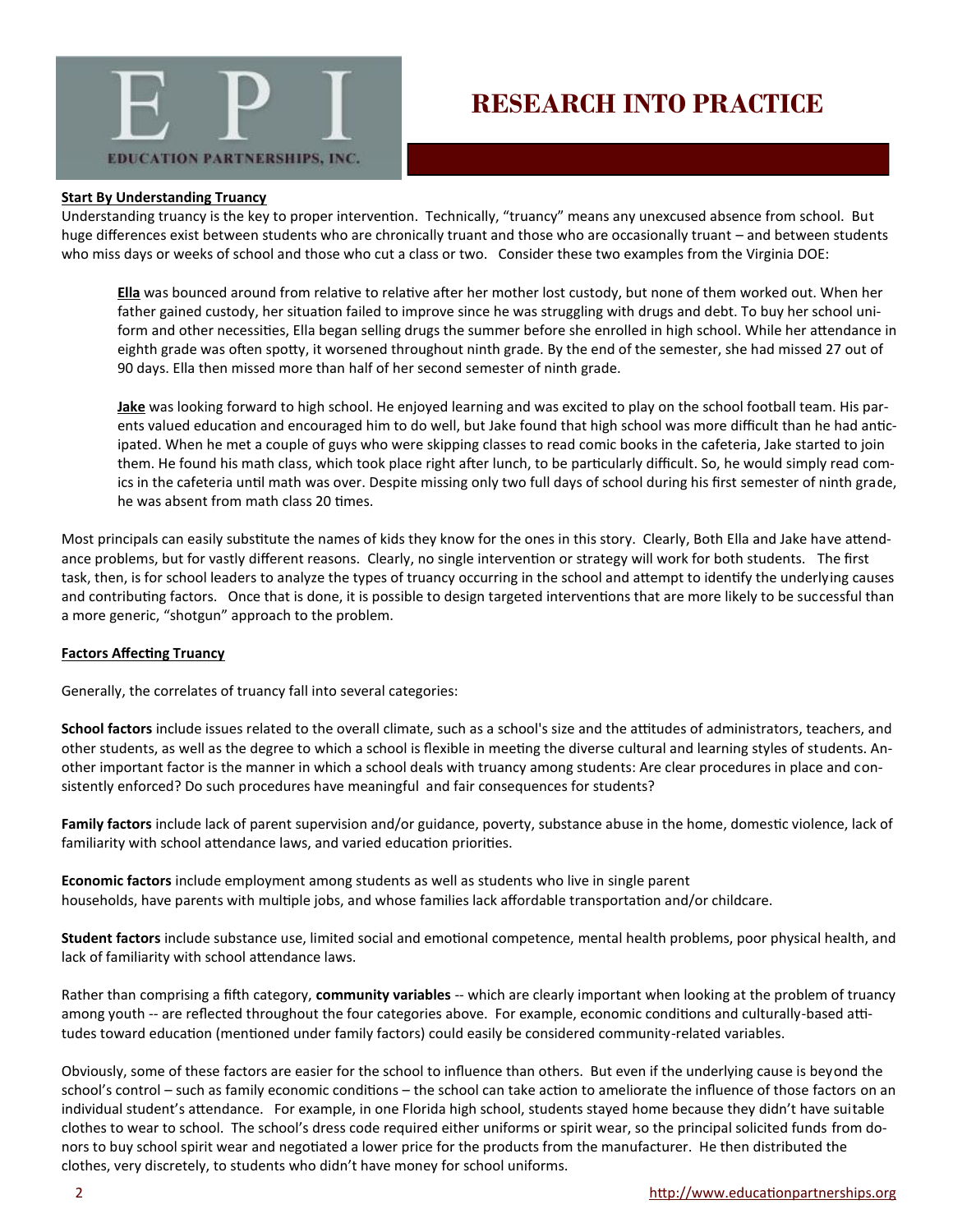

# **RESEARCH INTO PRACTICE**

#### **Interventions**

One thing that's clearly under the control of the school is the climate that is created around attendance and engagement. The Colorado Foundation for Children and Families propose 10 steps schools can take to help boost attendance and student engagement – and make sure students like Ella and Jake are getting the help they need.

- **Make students and parents/guardians feel welcome.** Make a point to say "hello" to every parent/guardian or student you see in the halls and outside--make it your business to know his orher names.
- **Create an environment that enables students to feel successful in something—no matter how small it may seem.** Award academic and attendance "letters," as you do for athletics.
- **When a student is absent, immediately talk to the parent/guardian — not their answering machine.** Make a personal phone call in the evening, or call parents/guardians at work during the day.
- **When a student is absent, immediately talk with them about why they were gone—let them know you are aware…**and that you care that they are at school.
- **Forge a relationship with local businesses where youth may congregate when truant—encourage them to keep students in school during school hours.** Create a poster that states "We support youth in school and will not serve anyone under 16 during school hours."
- **Forge a relationship with local law enforcement—make them your allies in showing the community, families, and students that school is the place to be.** Empower community police officers to return youth to school.
- **Don't provide the temptation for youth to be truant.** Close your campuses during breaks and lunch.
- **Empower and expect classroom teachers to take action when they think a student may be truant.** Ask teachers to make calls to absent youth or families in the afternoon or evenings.
- **Reward and recognize good attendance—not just perfect attendance.** Post large signs giving the daily attendance for the day. Reward individuals, classes, and the school for increased attendance.
- **Make your school a place where students feel safe and respected.** Adopt a character education program that is planned and implemented by students.

One of the most practical and comprehensive lists of interventions for student attendance comes from the National Center for Student Engagement's *Twenty-[one Ways to Engage Students in School](http://www.schoolengagement.org/TruancypreventionRegistry/Admin/Resources/Resources/21WaystoEngageStudentsinSchool.pdf)*. Their recommendations cover a number of types of interventions that can be customized for individual school settings:

- Best practices (evidence-based and researched-based)
- Activities/Special Events for students, families, and communities
- Incentives
- Instructional and/or curricular innovations

### **The Bottom Line**

The conclusions that emerge from all of these studies and recommendations can be summarized very briefly. These include:

- 1. Truancy is a problem with multiple causes. No single solution will work for all kids or all kinds of truant behavior.
- 2. "Stealth" practices and policies affect student truancy in unanticipated ways. For example, eligibility requirements for participation in extra-curricular activities may keep kids from participating in the one thing that may bring them to school – and into contact with a productive adult relationship. Look carefully for "stealth" policies in your school, and try to eliminate them.
- 3. Some factors are beyond the school's control, but many other variables can be influenced by the school. The school should focus on those first, while also trying to ameliorate other, external influences as well.
- 4. Boosting attendance requires a comprehensive, concerted effort. Piecemeal approaches and random strategies seldom work to produce good results.
- 5. Punishment and sanctions generally do not result in long-term improvement, and may make the problem worse. If school is a place where a student comes to be punished, it won't take long for him or her to stop coming at all. Sanctions work only when there is a productive, positive element as well – such as academic assistance or a mentoring program attached to Saturday School.
- 6. A comprehensive, school and community effort to promote school engagement is the best overall solution to truancy problems.
- Professional development for educators and program providers
- School policies
- School-wide programs